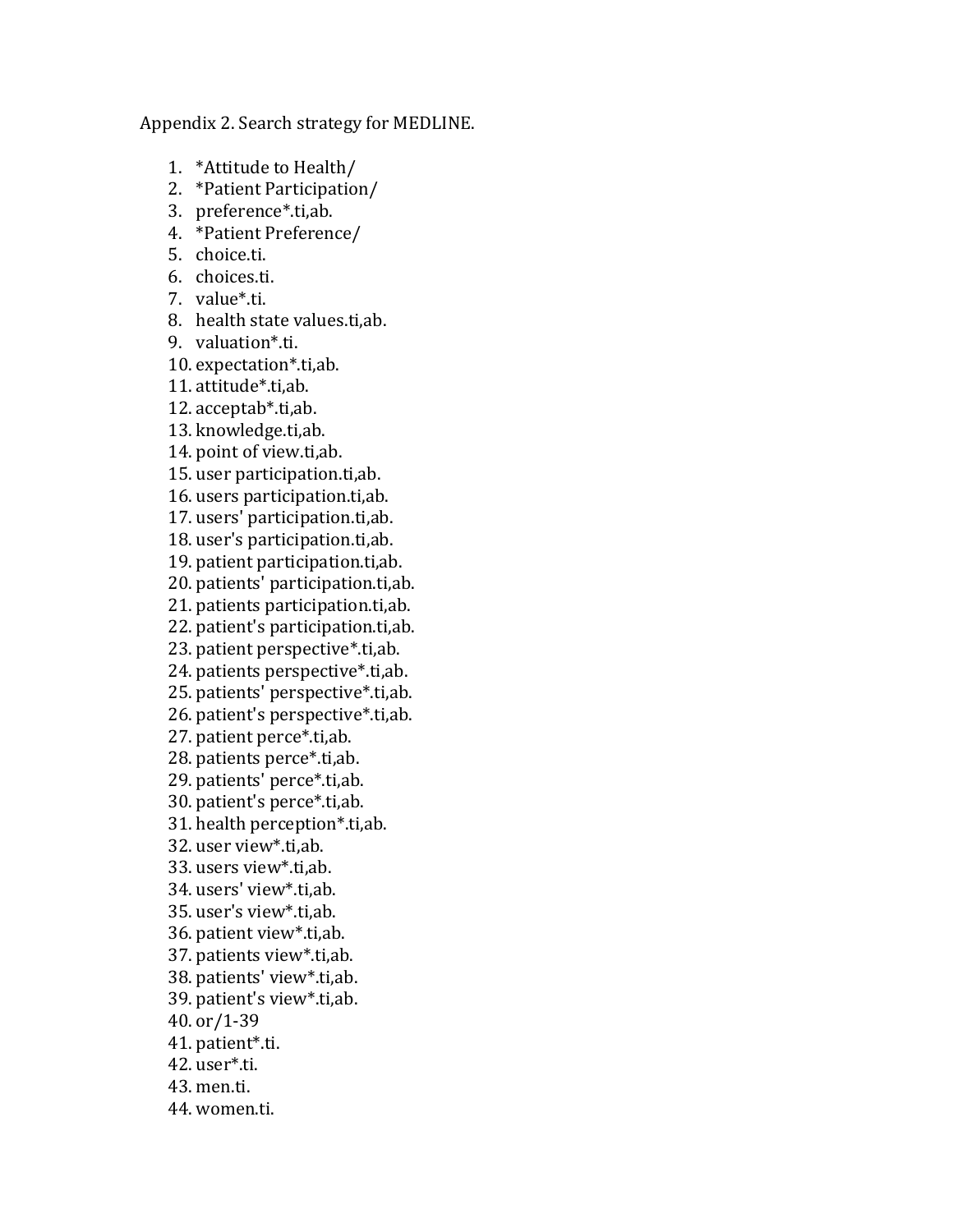45. or/41-44

- 46. exp \*Decision Making/
- 47. decision mak\*.ti,ab.
- 48. decisions mak\*.ti,ab.
- 49. decision\*.ti.
- 50. mak\*.ti.
- 51. 49 and 50
- 52. avoidance learning/
- 53. 46 or 47 or 48 or 51 or 52
- 54. 45 and 53
- 55. discrete choice.ti,ab.
- 56. decision board\*.ti,ab.
- 57. decision analy\*.ti,ab.
- 58. decision-support.ti,ab.
- 59. decision tool\*.ti,ab.
- 60. decision aid\*.ti,ab.
- 61. discrete-choice\*.ti,ab.
- 62. decision\*.ti,ab.
- 63. 55 or 56 or 57 or 58 or 59 or 60 or 61 or 62
- 64. 45 and 63
- 65. 54 or 64
- 66. decision support techniques/
- 67. (health and utilit\*).ti.
- 68. gamble\*.ti,ab.
- 69. prospect theory.ti,ab.
- 70. preference score.ti,ab.
- 71. preference elicitation.ti,ab.
- 72. health utilit\*.ti,ab.
- 73. (utility and (value\* or score\* or estimate\*)).mp. [mp=title, abstract, original title, name of substance word, subject heading word, keyword heading word, protocol supplementary concept word, rare disease supplementary concept word, unique identifier]
- 74. health state.ti,ab.
- 75. feeling thermometer\*.ti,ab.
- 76. best-worst scaling.ti,ab.
- 77. best worst scaling.mp.
- 78. best worst.ti,ab.
- 79. TTO.ti,ab.
- 80. time trade-off.ti,ab.
- 81. probability trade-off.ti,ab.
- 82. or/66-81
- 83. Choice Behavior/
- 84. or/66-83
- 85. preference based.ti,ab.
- 86. preference score.ti,ab.
- 87. multiattribute.ti,ab.